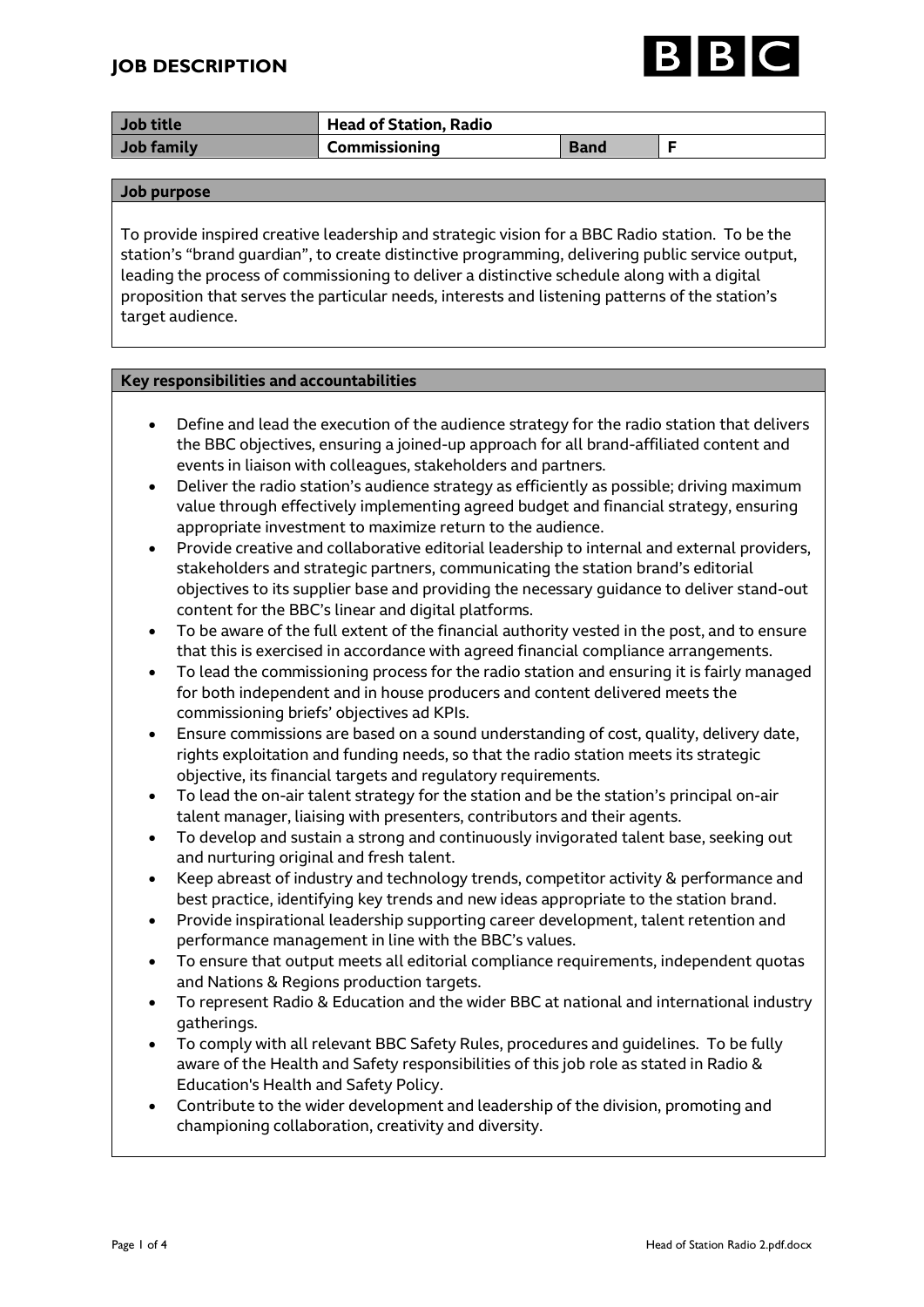

#### **Knowledge, skills, training and experience**

## **Essential**

- As a subject matter expert, provide professional leadership, creativity, innovation and clear direction across the radio station, fostering strong performance and bringing strong operational skills that support the BBC in becoming a simpler and more efficient organisation.
- Able to lead the station with long-term vision using cutting edge creative, technical and/or professional skills.
- Adept at managing senior and executive level stakeholders, able to undertake significant change and project management activities with wide-ranging BBC impact, often operating under tight timescales and managing numerous competing priorities
- A comprehensive understanding of the Media sector and the BBC's external competitive landscape, including an understanding of economic/commercial/political issues affecting the BBC and the wider industry, equipping the job holder to contribute to long term objectives and strategies with major impact on the function/division, and often the BBC as a whole.
- A convincing and persuasive communicator, able to influence and negotiate with senior stakeholders across the BBC, and external agencies/stakeholders, often required to present and defend complicated issues which have a wide-ranging impact on the BBC.
- Deep knowledge, experience and insight into the station's content area and a recognized source for creative thinking and innovation.
- Comprehensive understanding of current markets, trends and issues within the broadcasting industry and knowledge of output across the whole of the BBC, as well as that of competitors.
- Thorough understanding of the way in which programmes are commissioned, financed and produced.
- Broad and comprehensive understanding of all BBC's legal, contractual agreements and regulations as they apply to programme making, broadcasting and digital media.
- Experience in managing significant budgets and understanding key financial drivers.

## **Job impact**

## **Decision making**

- Develop, adapt and execute station plans in line with strategic plans and direction from Senior Leaders.
- Undertakes a wide range of activities factoring in multiple, diverse considerations, requiring complex analytics and decision making, interpretative thinking and a solutionsfocused approach.

## **Scope**

- Typically leading a sub-function/top line department or specialism within a top line Support function. May in some cases lead a smaller BBC Support function.
- Ability to apply external sector knowledge, contextualising challenges and changes in the sector, to understand the relative positioning and strength of the BBC's services/practices.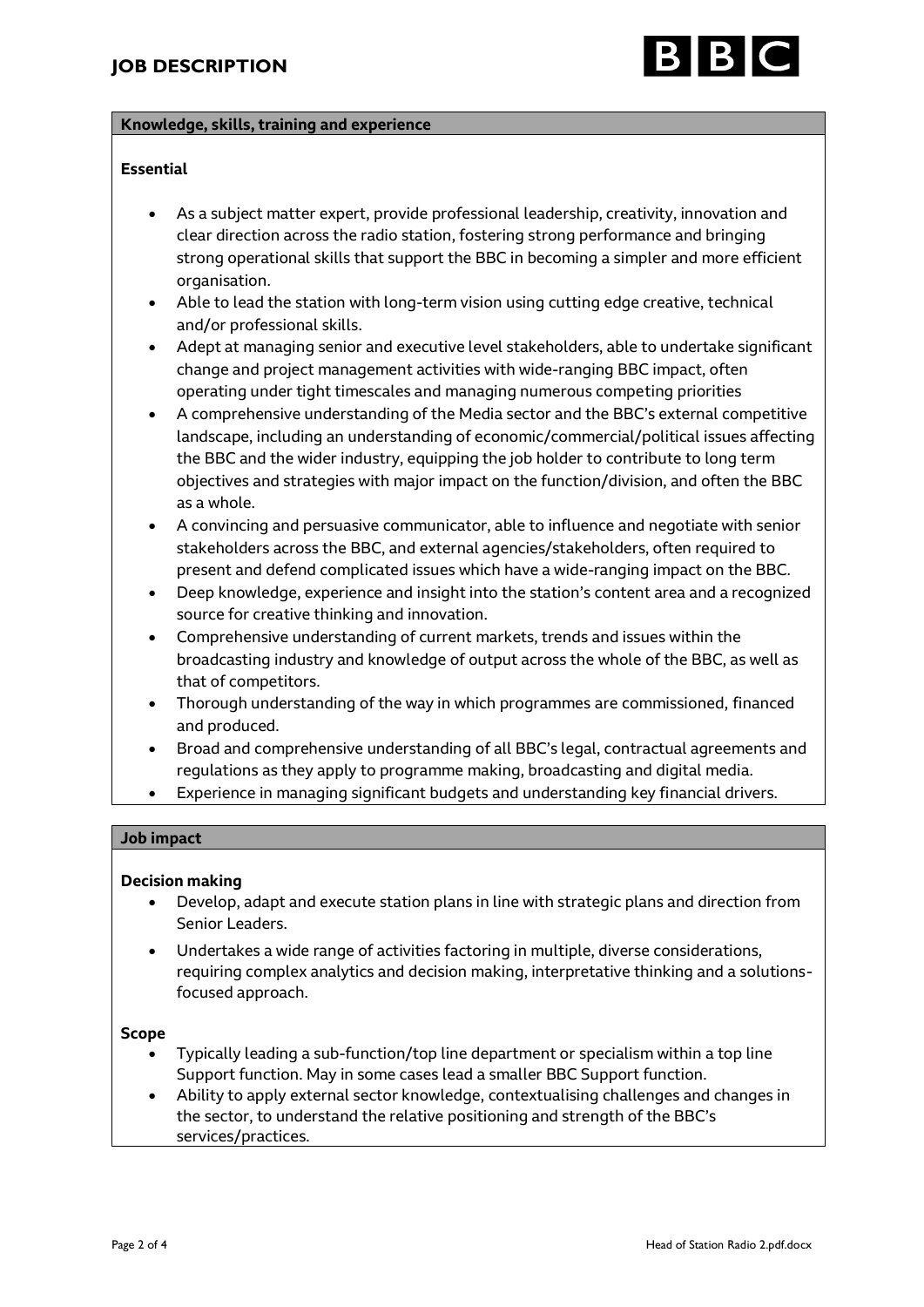

• In-depth knowledge of how own sub-function/sub-divisional area integrates within the function/division, including how processes and resources interact to help achieve functional/divisional targets and objectives

## **Strategic impact/Influence**

• Provides input into functional strategy.

## **Reporting structure**

• Reports into a Senior Leader within their division

| <b>Other information</b> |         |  |  |
|--------------------------|---------|--|--|
| For Reward team use only |         |  |  |
| Job Code                 |         |  |  |
| Definition:              | Content |  |  |

*This job description is a written statement of the essential characteristics of the job, with its principal accountabilities, incorporating a note of the skills, knowledge and experience required for a satisfactory level of performance. This is not intended to be a complete, detailed account of all aspects of the duties involved.*

## **Appendix**

There may be sub-sets of the generic job described above which require additional technical skills. This appendix to the generic job description can be developed to cover such situations.

| <b>Division</b>           | <b>Radio &amp; Education</b>          |
|---------------------------|---------------------------------------|
| <b>Reports to (title)</b> | <b>Head of Station - 6Music</b>       |
| <b>Location base</b>      | <b>New Broadcasting House, London</b> |

#### **Job Introduction**

[6Music](https://www.bbc.co.uk/6music) is currently the UK's biggest digital-only station with over 2.4 million listeners and is the home of curious music-lovers with an appetite for popular music and culture outside the current mainstream. Head of Station - 6Music, is a new and exciting, industry-leading role in the BBC's popular music portfolio. Using your advanced digital skills and experience, you will deliver a compelling vision of 6Music's place in the 21<sup>st</sup> century media landscape. Responsible for the brand, budget, content and culture, you will provide inspired, creative leadership and strategic direction for the station. By securing and developing a range of authentic on-air voices as music curators, this is an opportunity to shape the next era of 6Music to ensure its music-loving audience continues to discover content it cares about and builds lasting relationships with UK and global artists.

## **Are you the right candidate?**